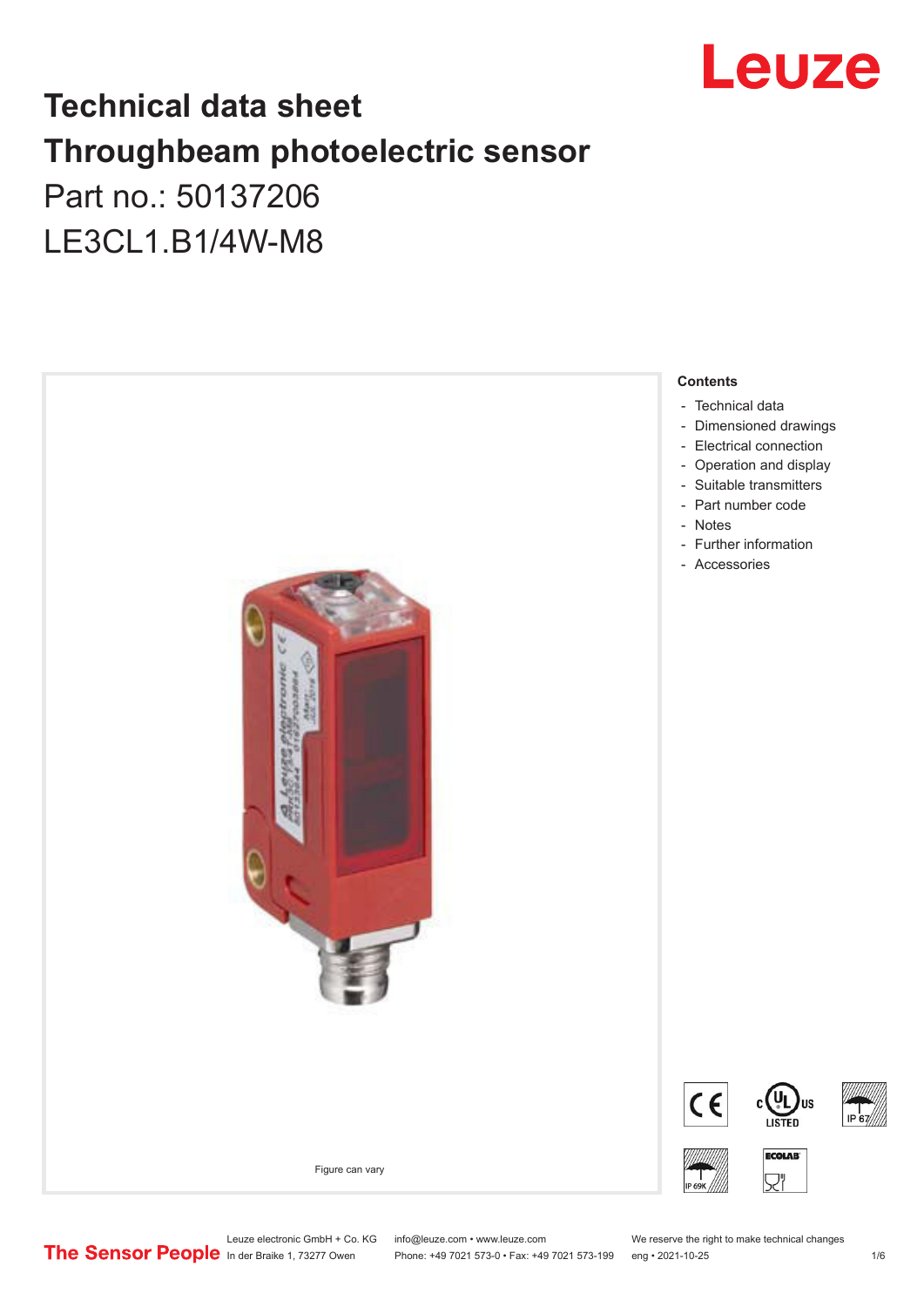## <span id="page-1-0"></span>**Technical data**

**Device type** Receiver

# Leuze

#### **Basic data**

**Series** 3C **Operating principle** Throughbeam principle

**Special version**

**Special version** Warning output

### **Optical data**

**Operating range** Guaranteed operating range **Operating range** 0 ... 5 m **Operating range limit** Typical operating range **Operating range limit** 0 ... 10 m

### **Electrical data**

**Protective circuit** Polarity reversal protection

|                               | Short circuit protected             |
|-------------------------------|-------------------------------------|
|                               |                                     |
| Performance data              |                                     |
| Supply voltage U <sub>p</sub> | 10  30 V, DC, Incl. residual ripple |
| <b>Residual ripple</b>        | 0  15 %, From $U_{\rm B}$           |

#### **Outputs**

**Number of digital switching outputs** 2 Piece(s)

**Open-circuit current** 0 ... 20 mA

| <b>Switching outputs</b>   |                                   |
|----------------------------|-----------------------------------|
| <b>Voltage type</b>        | DC.                               |
| Switching current, max.    | 100 mA                            |
| <b>Switching voltage</b>   | high: $\geq$ (U <sub>p</sub> -2V) |
|                            | $1$ nw: $\leq$ 2V                 |
|                            |                                   |
| <b>Switching output 1</b>  |                                   |
| <b>Assignment</b>          | Connection 1, pin 4               |
| <b>Switching element</b>   | Transistor, PNP                   |
| <b>Switching principle</b> | Light switching                   |
|                            |                                   |
| <b>Switching output 2</b>  |                                   |
| <b>Assignment</b>          | Connection 1, pin 2               |
| <b>Switching element</b>   | Transistor, PNP                   |
| <b>Switching principle</b> | $U_{\rm B}$ switching             |

### **Timing**

| <b>Switching frequency</b> | 3.000 Hz  |
|----------------------------|-----------|
| Response time              | $0.16$ ms |
| Readiness delay            | 300 ms    |

### **Connection**

| <b>Connection 1</b>       |                |
|---------------------------|----------------|
| <b>Function</b>           | Signal OUT     |
|                           | Voltage supply |
| <b>Type of connection</b> | Connector      |
| <b>Thread size</b>        | M <sub>8</sub> |
| <b>Type</b>               | Male           |
| <b>Material</b>           | Metal          |
| No. of pins               | 4-pin          |

### **Mechanical data**

| Dimension (W x H x L)               | 11.4 mm x 34.2 mm x 18.3 mm  |
|-------------------------------------|------------------------------|
| <b>Housing material</b>             | <b>Plastic</b>               |
| <b>Plastic housing</b>              | PC-ABS                       |
| Lens cover material                 | Plastic / PMMA               |
| Net weight                          | 10q                          |
| <b>Housing color</b>                | Red                          |
| <b>Type of fastening</b>            | Two M3 threaded sleeves      |
|                                     | Via optional mounting device |
| <b>Compatibility of materials</b>   | <b>ECOLAB</b>                |
| <b>Operation and display</b>        |                              |
| Type of display                     | LED                          |
| <b>Number of LEDs</b>               | 2 Piece(s)                   |
| <b>Operational controls</b>         | 270° potentiometer           |
| Function of the operational control | Sensitivity adjustment       |
| <b>Environmental data</b>           |                              |
| Ambient temperature, operation      | $-4060 °C$                   |
|                                     |                              |
| Ambient temperature, storage        | $-40$ 70 °C                  |
| <b>Certifications</b>               |                              |
| Degree of protection                | IP 67                        |
|                                     | <b>IP 69K</b>                |
| <b>Protection class</b>             | Ш                            |
| <b>Certifications</b>               | c UL US                      |
| <b>Standards applied</b>            | IEC 60947-5-2                |
| <b>Classification</b>               |                              |
| <b>Customs tariff number</b>        | 85365019                     |
| eCl@ss 5.1.4                        | 27270901                     |
| eCl@ss 8.0                          | 27270901                     |
| eCl@ss 9.0                          | 27270901                     |
| eCl@ss 10.0                         | 27270901                     |
| eCl@ss 11.0                         | 27270901                     |
| <b>ETIM 5.0</b>                     | EC002716                     |
| <b>ETIM 6.0</b>                     | EC002716                     |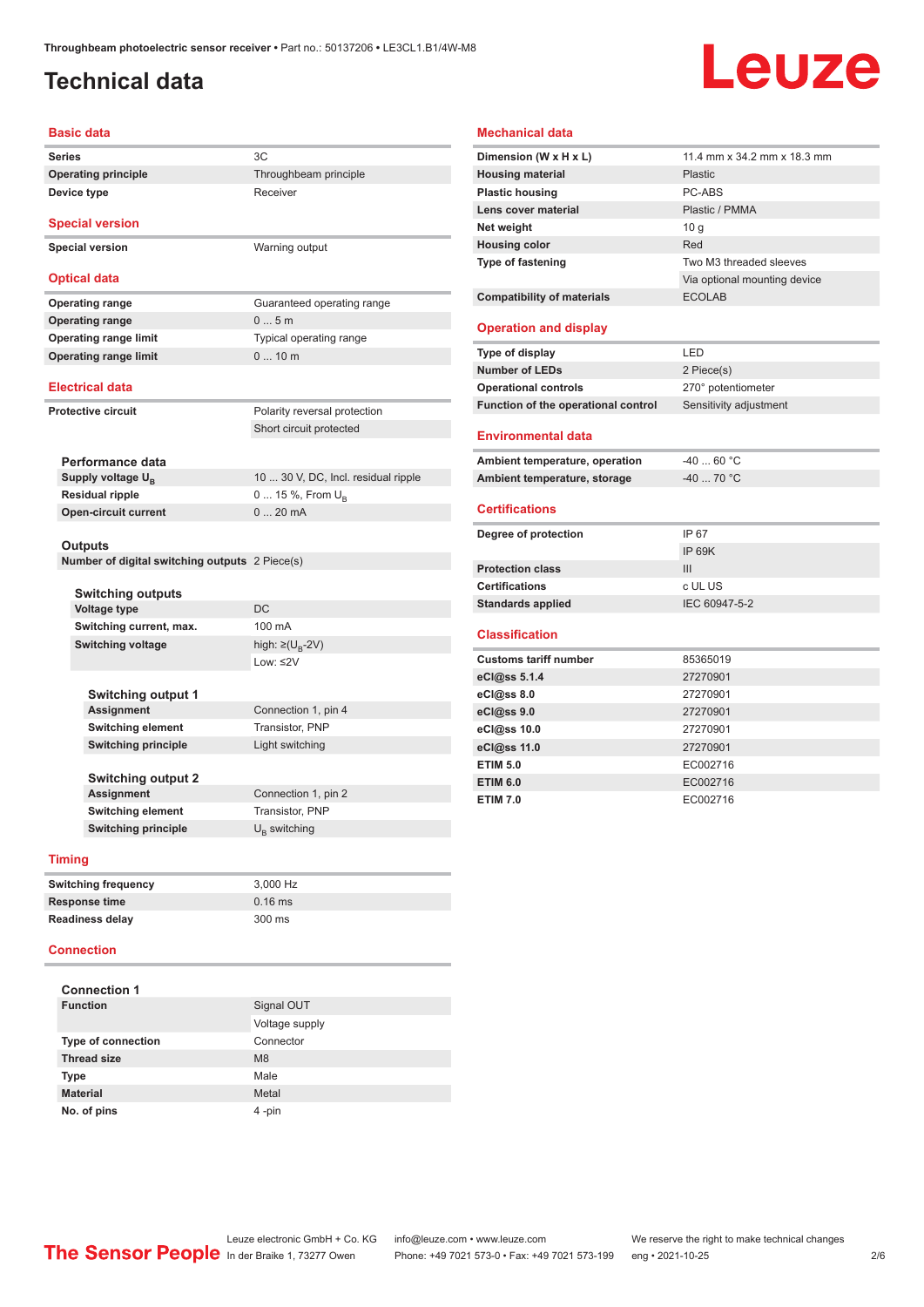## <span id="page-2-0"></span>**Dimensioned drawings**

Leuze

All dimensions in millimeters



- B Yellow LED
- C Optical axis
- D Potentiometer
- E Mounting sleeve (standard)
- F Threaded sleeve (3C.B series)

## **Electrical connection**

### **Connection 1**

| <b>Function</b>    | Signal OUT     |
|--------------------|----------------|
|                    | Voltage supply |
| Type of connection | Connector      |
| <b>Thread size</b> | M <sub>8</sub> |
| <b>Type</b>        | Male           |
| <b>Material</b>    | Metal          |
| No. of pins        | 4-pin          |

### **Pin Pin assignment**

|                | $\sqrt{+}$       |
|----------------|------------------|
| $\overline{2}$ | <b>OUT WARN</b>  |
| ໍາ             | <b>GND</b>       |
| $\Delta$       | OUT <sub>1</sub> |

## **Operation and display**

| <b>LED</b>   | Displav                  | <b>Meaning</b>                       |
|--------------|--------------------------|--------------------------------------|
|              | Green, continuous light  | Operational readiness                |
| $\mathbf{2}$ | Yellow, continuous light | Light path free                      |
|              | Yellow, flashing         | Light path free, no function reserve |

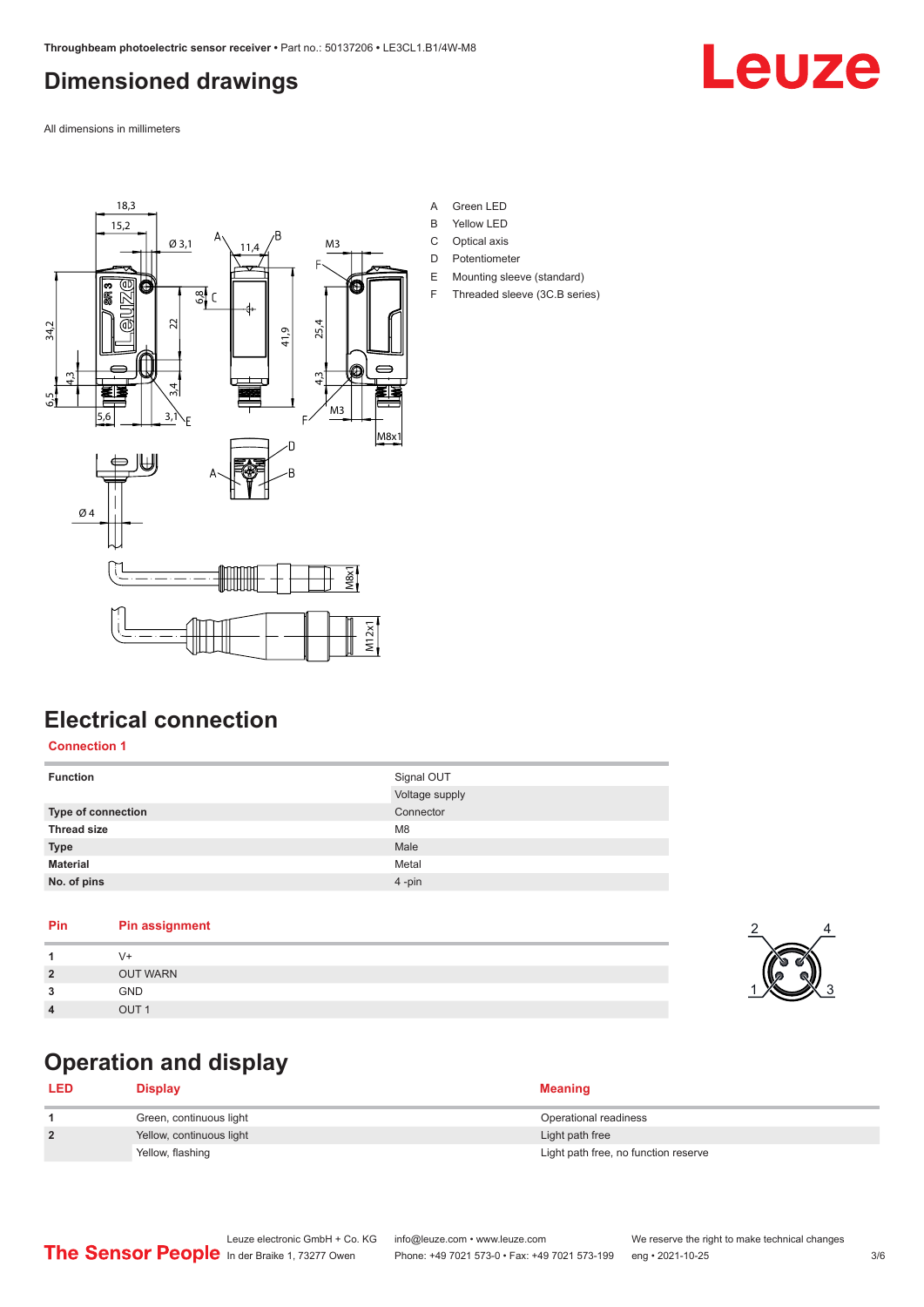### <span id="page-3-0"></span>**Suita**

| beam photoelectric sensor receiver • Part no.: 50137206 • LE3CL1.B1/4W-M8<br>able transmitters |          |                    | Leuze                                              |                                                                                                                                                                         |  |
|------------------------------------------------------------------------------------------------|----------|--------------------|----------------------------------------------------|-------------------------------------------------------------------------------------------------------------------------------------------------------------------------|--|
|                                                                                                | Part no. | <b>Designation</b> | <b>Article</b>                                     | <b>Description</b>                                                                                                                                                      |  |
| İ                                                                                              | 50137199 | LS3CL1.B/8X-M8     | Throughbeam<br>photoelectric sensor<br>transmitter | Special version: Aktivierungseingang<br>Operating range limit: 0  10 m<br>Light source: Laser, rot<br>Supply voltage: DC<br>Connection: Rundstecker, M8, Metall, 4 -pin |  |
| <b>Bull</b>                                                                                    | 50137195 | LS3CL1.B/XX-M8     | Throughbeam<br>photoelectric sensor<br>transmitter | Operating range limit: 0  10 m<br>Light source: Laser, rot<br>Supply voltage: DC<br>Connection: Rundstecker, M8, Metall, 4 -pin                                         |  |

## **Part number code**

Part designation: **AAA 3C d EE-f.GG H/i J-K**

| AAA3C | Operating principle / construction<br>HT3C: Diffuse reflection sensor with background suppression<br>LS3C: Throughbeam photoelectric sensor transmitter<br>LE3C: Throughbeam photoelectric sensor receiver<br>PRK3C: Retro-reflective photoelectric sensor with polarization filter                                                                                                                                                                                                                                                                                                                                 |
|-------|---------------------------------------------------------------------------------------------------------------------------------------------------------------------------------------------------------------------------------------------------------------------------------------------------------------------------------------------------------------------------------------------------------------------------------------------------------------------------------------------------------------------------------------------------------------------------------------------------------------------|
| d     | Light type<br>n/a: red light<br>I: infrared light                                                                                                                                                                                                                                                                                                                                                                                                                                                                                                                                                                   |
| EE    | Light source<br>n/a: LED<br>L1: laser class 1<br>L <sub>2</sub> : laser class 2                                                                                                                                                                                                                                                                                                                                                                                                                                                                                                                                     |
| f     | Preset range (optional)<br>n/a: operating range acc. to data sheet<br>xxxF: Preset range [mm]                                                                                                                                                                                                                                                                                                                                                                                                                                                                                                                       |
| GG    | Equipment<br>n/a: standard<br>A: Autocollimation principle (single lens) for positioning tasks<br>B: Housing model with two M3 threaded sleeves, brass<br>F: Permanently set range<br>L: Long light spot<br>S: small light spot<br>T: autocollimation principle (single lens) for highly transparent bottles without tracking<br>TT: autocollimation principle (single lens) for highly transparent bottles with tracking<br>V: V-optics<br>XL: Extra long light spot<br>X: extended model<br>HF: Suppression of HF illumination (LED)                                                                              |
| H     | Operating range adjustment<br>n/a with HT: range adjustable via 8-turn potentiometer<br>n/a with retro-reflective photoelectric sensors (PRK): operating range not adjustable<br>1: 270° potentiometer<br>3: teach-in via button<br>6: auto-teach                                                                                                                                                                                                                                                                                                                                                                   |
| j.    | Switching output/function OUT 1/IN: Pin 4 or black conductor<br>2: NPN transistor output, light switching<br>N: NPN transistor output, dark switching<br>4: PNP transistor output, light switching<br>P: PNP transistor output, dark switching<br>6: push-pull switching output, PNP light switching, NPN dark switching<br>G: Push-pull switching output, PNP dark switching, NPN light switching<br>L: IO-Link interface (SIO mode: PNP light switching, NPN dark switching)<br>8: activation input (activation with high signal)<br>X: pin not used<br>1: IO-Link / light switching (NPN) / dark switching (PNP) |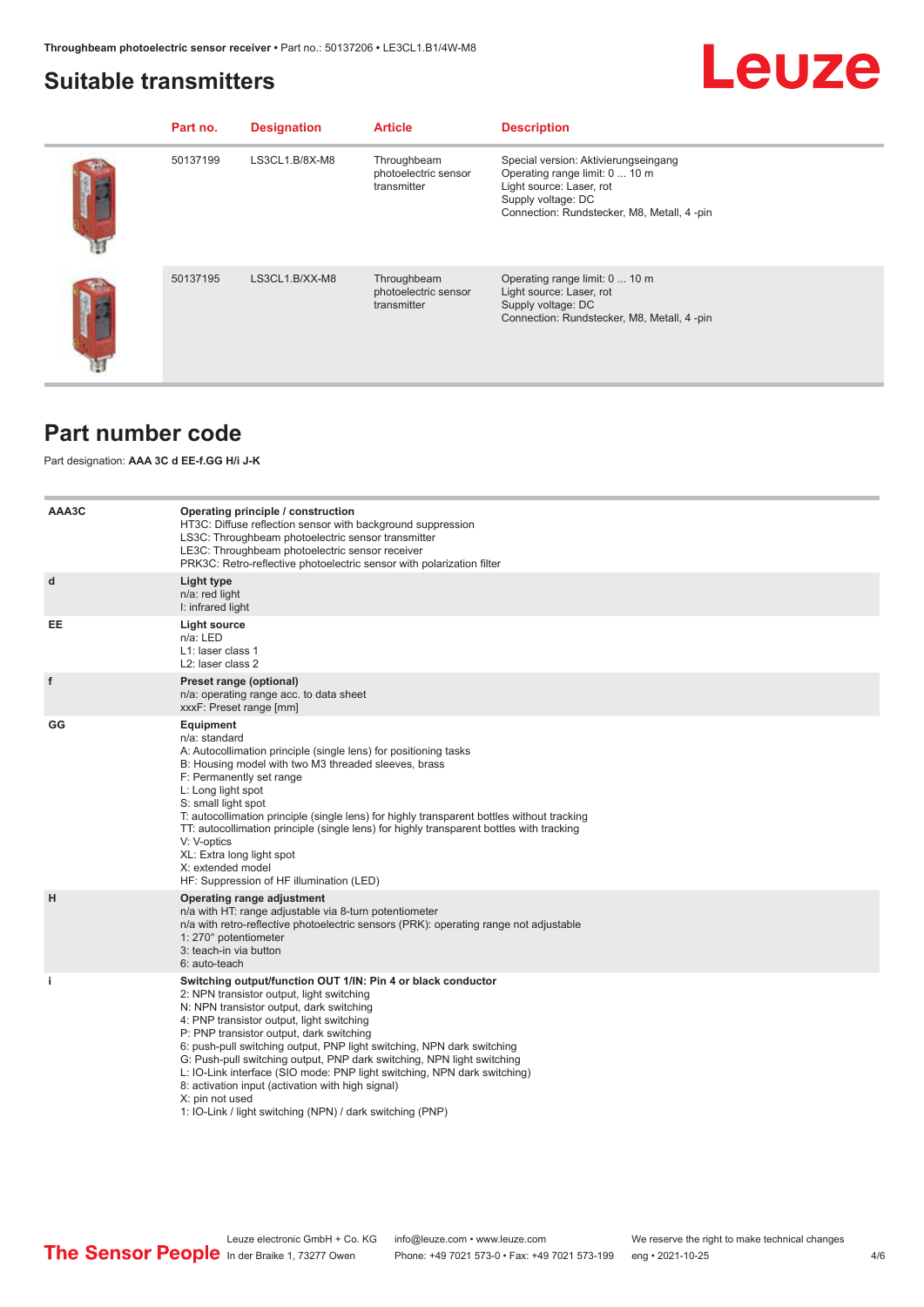### <span id="page-4-0"></span>**Part number code**

# Leuze

|      | Switching output / function OUT 2/IN: pin 2 or white conductor<br>2: NPN transistor output, light switching<br>N: NPN transistor output, dark switching<br>4: PNP transistor output, light switching<br>P: PNP transistor output, dark switching<br>6: push-pull switching output, PNP light switching, NPN dark switching<br>G: Push-pull switching output, PNP dark switching, NPN light switching<br>W: warning output<br>X: pin not used<br>8: activation input (activation with high signal)<br>9: deactivation input (deactivation with high signal)<br>T: teach-in via cable |
|------|-------------------------------------------------------------------------------------------------------------------------------------------------------------------------------------------------------------------------------------------------------------------------------------------------------------------------------------------------------------------------------------------------------------------------------------------------------------------------------------------------------------------------------------------------------------------------------------|
| κ    | <b>Electrical connection</b><br>n/a: cable, standard length 2000 mm, 4-wire<br>5000: cable, standard length 5000 mm, 4-wire<br>M8: M8 connector, 4-pin (plug)<br>M8.3: M8 connector, 3-pin (plug)<br>200-M8: cable, length 200 mm with M8 connector, 4-pin, axial (plug)<br>200-M8.3: cable, length 200 mm with M8 connector, 3-pin, axial (plug)<br>200-M12: cable, length 200 mm with M12 connector, 4-pin, axial (plug)                                                                                                                                                          |
| Note |                                                                                                                                                                                                                                                                                                                                                                                                                                                                                                                                                                                     |

| <b>Note</b>                                                                                     |
|-------------------------------------------------------------------------------------------------|
| $\&$ A list with all available device types can be found on the Leuze website at www.leuze.com. |

## **Notes**

|  | Observe intended use!                                                                 |
|--|---------------------------------------------------------------------------------------|
|  | $\%$ This product is not a safety sensor and is not intended as personnel protection. |
|  | ₹ The product may only be put into operation by competent persons.                    |
|  | § Only use the product in accordance with its intended use.                           |
|  |                                                                                       |

### **For UL applications:**

ª For UL applications, use is only permitted in Class 2 circuits in accordance with the NEC (National Electric Code). ª These proximity switches shall be used with UL Listed Cable assemblies rated 30V, 0.5A min, in the field installation, or equivalent (categories: CYJV/ CYJV7 or PVVA/PVVA7)

## **Further information**

- The push-pull switching outputs must not be connected in parallel.
- Response time: For short decay times, an ohmic load of approx. 5 kOhm is recommended
- Sum of the output currents for both outputs, 50 mA for ambient temperatures > 40 °C